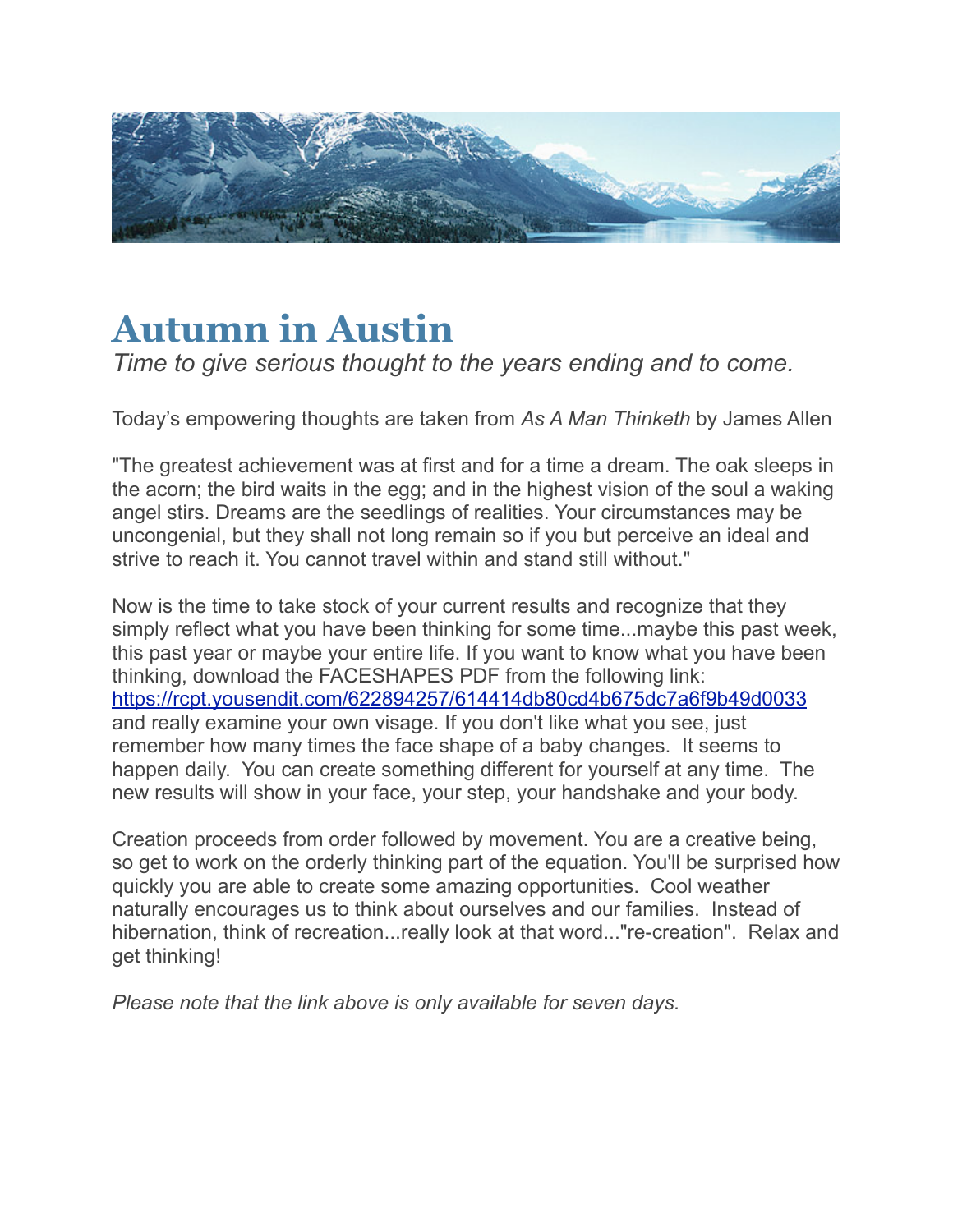## *MindTamers Razor's Edge Note New Questionnaire Due Date of November 21, 2008!*

*My name is Dr. Lori Barr and years ago I found myself in that same situation. Luckily, I had mentors to guide me until I could clearly see the path to my goal. I have used these tips in many different areas of my life and once mastered, they absolutely work. After I saw how valuable these steps were in changing my life, I founded MindTamers, a company focused on teaching the same steps to anyone seeking a higher understanding of the achievement of their unlimited potential.*

*Now, this is a very unique time in the history of our company. I am about to personally embark on a goal so big that it excites me and scares me at the same time. I will use the same process to achieve this goal that I have used to achieve many goals with regard to my health, financial security, social success, spiritual growth and personal development. I am inviting you to join me and learn these steps through a year-long mentoring program called MindTamers Razor's Edge.*

*This program is not for everyone. I only want to work with individuals who are able to make decisions, understand that they are responsible for their success and know that luck is really the meeting of a prepared individual and an opportunity. I only want to work with individuals who are willing to listen to a mentor and to follow instructions even if the instructions seem rather silly at the time. I only want to work with people who are ready to move forward in an area of their life and will not waste energy looking back or for a way out. If you are ready to quit worrying about all the current events that are scaring your associates and friends and to move forward toward your burning desire, then you should seriously consider becoming my protégée.*

*This opportunity, to be aligned with a successful mentor while the mentor is moving through an exponential level of growth only occurs occasionally. Recognize the opportunity and prepare yourself for meaningful change. Your associates and friends will think you have suddenly become the luckiest person they know. You will leave the program with a deep understanding of how to create your own luck any time you choose.*

*If this message resonates with you, it is not an accident. You used the Law of Attraction to find me, a willing mentor with a deep understanding of the knowledge you need to move forward. Take the next step and contact me so you may receive a questionnaire to assess your readiness for the Razor's Edge and an invitation to learn more about this life-changing opportunity. Contact me at (512) 852-4357 or at [lori@mindtamers.com.](mailto:lori@mindtamers.com) Your questionnaire must be*